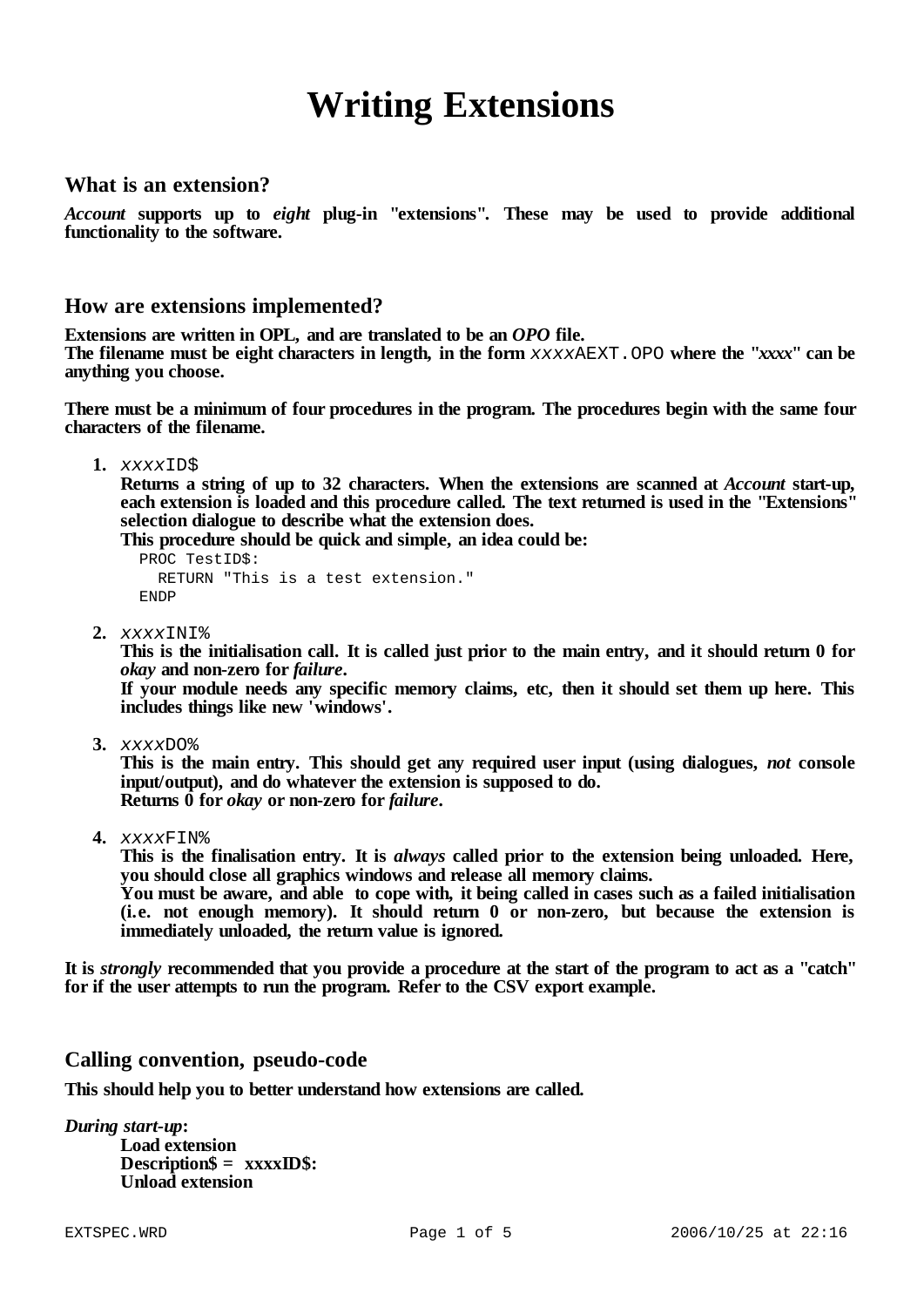*During extension execution***: Load extension If**  $(xxxxINI\%: < > 0$ **xxxxFIN%: Unload extension, and return ENDIF If**  $(xxxxDO\%: < > 0)$ **xxxxFIN%: Unload extension, and return ENDIF xxxxFIN%: Unload extension Return**

# **Global variables**

*Global variables are not possible in loaded modules.* **For this reason,** *Account* **provides nine global variables exclusively for use by extension modules:**

**EMIa%, EMIb%, and EMIc% These are (16 bit) integer values, for use for things such as file handles.**

**EMLa%, EMLb%, and EMLc% These are (32 bit) long values, for numbers and/or pointers with a value over 32K.**

**EMRa, EMRb, and EMRc These are real values (i.e. numbers which may have a decimal fraction like 12.34).**

**Wherever possible you should use local variables, and pass variables to procedures.**

## **Errors**

*Account* **has an error-catcher, however you should implement your own error trapping.** *Account* **behaviour upon an error is to report the error, call the finalise entry, then unload the extension.**

## **Account variables**

**The following** *global* **variables are accessible:**

**EM***??* **The supplied int, long, and real variables described above.**

**C.UName\$ The name of the account holder (64 chars).**

**C.IBAN\$ The IBAN or account number (48 chars).**

**C.Bank\$ Details of the bank (64 chars).**

**C.IniBal The initial balance of the account.**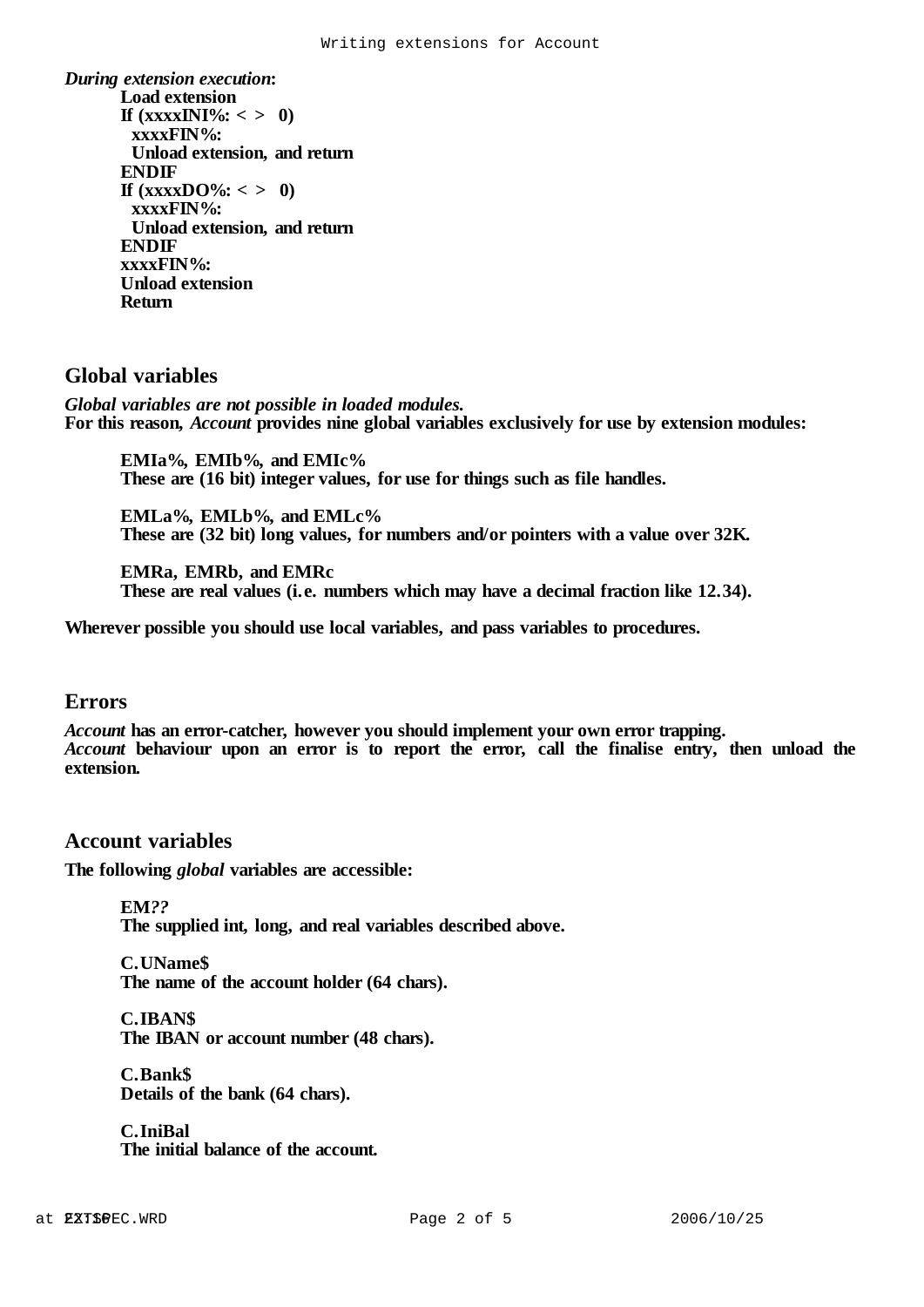#### **C.CredLim The credit limit of the account, usually 0 or a negative value.**

#### **C.NxtChq&**

**The number of the next cheque.**

## **C.LastCls&**

**The date of the last time** *Account* **was exited.**

#### **The 'C' database is read-only.**

**DatBase\$(128) The path and filename of the account being accessed,** *without* **extension.**

**pdd%, pmm%, pyy% May be used if you need some integer values.**

**ax%, bx%, cx%, dx%, si%, di%, fl% Values, plus** *fl%* **for flags, for OS calls.**

#### **TopLine%, BotLine%, CurLine%**

**The top and bottom lines of the display, and the current line. You should alter these with** *extreme* **care; and if you do it is imperative that you call** DoFudge: **afterwards.**

#### **AppN\$(12), AppV\$(6), AppD\$(12)**

**Application name, version, and date, in case you need them, perhaps to test the version or somesuch?**

**DtForm%, DtSep% The date format (0=American MM/DD/YYYY, 1=European DD/MM/YYYY, or 2=Japanese/ISOish YYYY/MM/DD); and the ASCII value of the date separator ('/', '-', etc). These are read from the organiser's system settings.**

#### **Buffer\$(128) May be used if you require a string buffer.**

## **Accessing account entries**

**The account entries are implemented as a database, providing the following items of information:**

#### **A.Date& The date of the entry.**

#### **A.Item\$(64)**

**The description of the account entry.**

#### **A.Amount**

The amount of the entry. There is no flag for Debit or Credit, these are inferred by whether the **amount is positive or negative.**

Unless you have extremely good reason, the account entries should be treated as read only. This is **because there are a number of formalities after modifying the database (such as date sorting and updating the account settings).** *Contact me if you would like further information***.**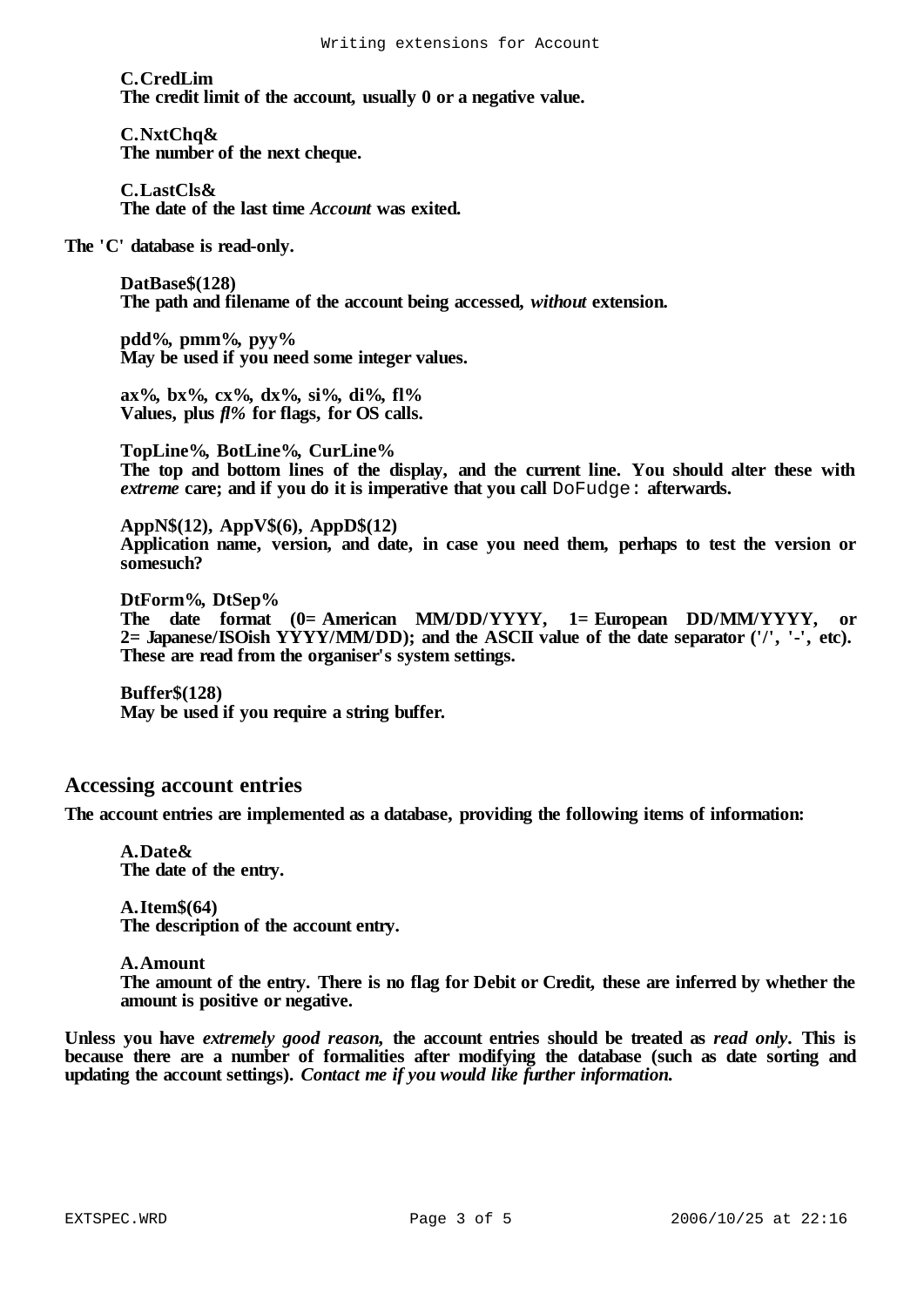# **Procedures provided within Account**

**There are various procedures within** *Account* **that may be of use to you:**

**Contrast**:(*Adjust%*) **If you wish to trap Acorn-< and Acorn-> to adjust the contrast (yes, it seems the OS may expect the current application to do it!), then call this procedure.**  $\overline{A}$ d just  $\epsilon = -1$  to make contrast *lighter*, any other value for *darker*.

**DoFudge**: **If you alter** TopLine%**,** BotLine%**, or** CurLine% **(the display position values), you will** *need* **to call** DoFudge **to sanitise the values.**

**DoYMD\$**:(*year%*, *month%*, *day%*) **Given a broken-down date, this will return a string containing the date in a form such as "***2006/12/16***". The actual format is determined by the system configuration.**

**DyToDat**:(*days&*) **Given a number of days (i.e. the account entry date value), this will return the date in brokendown form in the global variables pyy%, pmm%, and pdd%.**

## **Compatibility**

**Apart from any bug fixes, the extension system is "finished", so there are not envisaged to be any problems using extensions with future versions of** *Account***.**

**The only anticipated 'problem' is that** *Account* **only supports up to eight extensions... Most future additions to the software will be implemented in the form of extension modules.**

## **Distribution**

**You are completely free to distribute your extension modules; however I would appreciate if you could** provide me with the URLs so I can link directly to the software, and to your site, from my website **alongside the software itself.**

While I wil not disallow charging for your extensions. I will state that doing so goes against the ethos **of the PB2 website.**

## **Support**

**What sort of support you offer for your extension is a matter for you to decide.**

**I will only be able to provide a limited amount of support for problems is developing extension** modules on a 256Kb PocketBook II or series 3A. The support is completely informal and provided as a **favour to you. The quality of support greatly depends upon whether or not you are willing to share your OPL source with me.**

*No support will be provided to the end-user for extension modules that I did not write.*

## **Example**

Provided is a CSV exporter, along with source. This is provided so that you may see an extension in **action.**